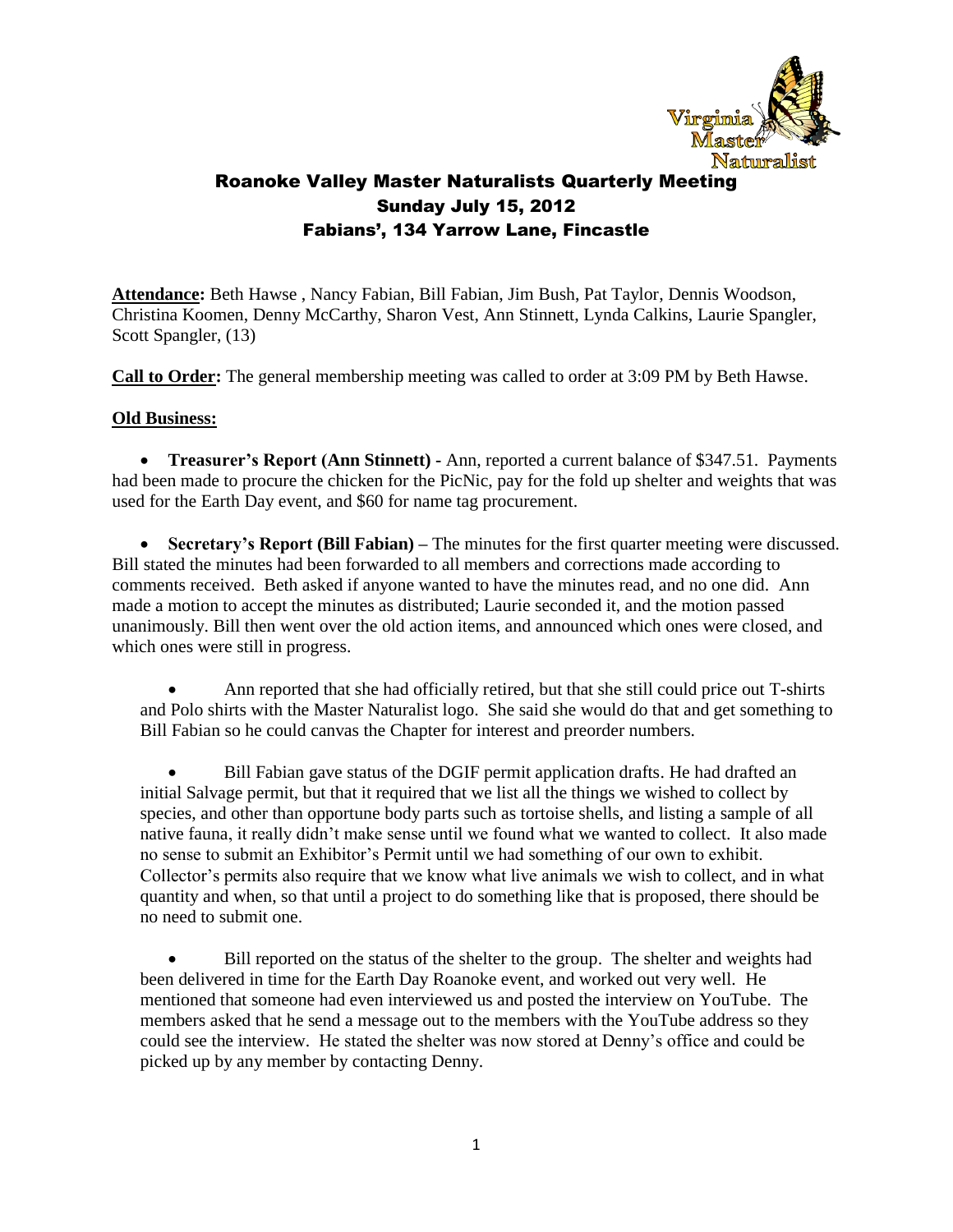

 Lynda had contacted the Girl Scouts to see what work was needed at the Icimani Girl Scout Camp, and they said it still needs some follow on work. They also reiterated the offer for use of the area for things like our practical exam.

 Ann reported the status of nametags which the Chapter had agreed to buy for newly certified members. The nametags had been ordered, and she would get them to Denny when they came in for distribution.

• In the April meeting, Ryan Knopf had brought up an idea for a project that could also be used as a fund raising event for the Chapter. He volunteered to coordinate a metal collection event at the Grassy Hill NAP in Franklin County off of Thimble Lane in Rocky Mount. In addition to cleaning up the environment, he collected metal could be sold to the scrap yard to add funds to the Chapter treasury. Although Ryan was unable to attend the meeting, the project was discussed, and Denny volunteered to contact Ryan to see if that was still a feasible potential project.

#### **New Business:**

• The bi-annual election of new officers was the primary new business for this meeting. As the only president, past or present, Beth Hawse presided over the election of new officers to serve for the next two years. Beth had received nominations and polled the candidates for their willingness to serve in the position(s) they had been nominated for, and presented the slate to members. Of the nominees who had indicated their willingness to serve, the slate settled with one candidate for each position as follows:

- $\triangleright$  President: Beth Hawse
- $\triangleright$  Vice President: Nancy Fabian
- > Treasurer: Ann Stinnett
- $\triangleright$  Secretary: Bill Fabian
- $\triangleright$  Historian: Sharon Vest

Since Beth was a candidate, Laurie Spangler chaired the motions and voting. It was moved and seconded that an acclamation vote of the slate as read be made. The motion carried, and Laurie asked for an acclamation vote. The "yeas" were unanimous, and the candidates were declared elected.

#### **Subcommittee Reports:**

 **Executive Committee Report (Beth Hawse) –** Beth stated that Michelle Prysby was leaving for a job with UVA. Impact on the group would be that to ensure that any outstanding certification requests and award reports needed to be in before the  $1<sup>st</sup>$  of August. Denny thought we were caught up on that. Beth Hawse stated that most of the rest of the executive committee meeting focused on the status of VMN-VMS for our use. Bill had entered all the currently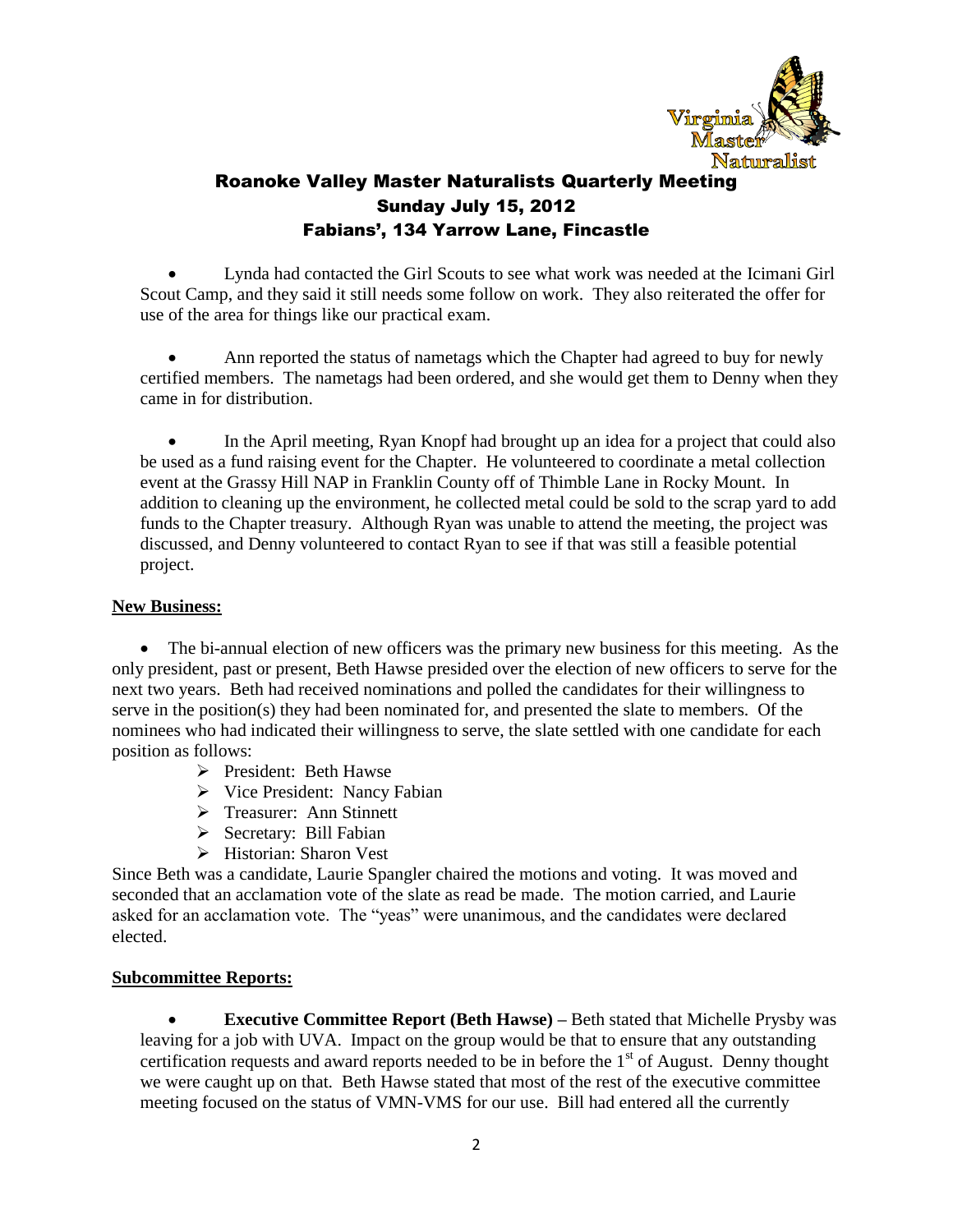

approved projects, so they were available for members to log their hours against. Michelle had put in the pre- 2011 hours for all the members who logged hours in 2010 and before. Hence the system is ready for use. She asked if all those present had successfully logged on yet, and most had not. Beth asked Bill to send out an e-mail to the entire membership from the system explaining the steps on how to log on the first time, with a system generated password. She cautioned them that they needed to change their password to one of their own choosing first thing, since the system generated password would only work for the initial logon. Beth also announced that DEQ is now also a state sponsor of the Master naturalists. Denny asked her if she knew of a Point of Contact for that agency, and Beth said she would enquire and let him know.

 **Membership/Marketing Committee Report (Christina Koomen)-** Christina talked about upcoming training dates, and discussed an article that she wanted to publish on the Garlic mustard Pull that our chapter had participated in earlier, from a write-up that Sharon vest had done. She also stated that she would like to re-design the web site to make it more appealing and more user-friendly. Bill suggested that she use Nancy as a beta test user of the redesigned pages, since she had a proclivity to want web applications and navigation to be intuitive, with little or no training/practice required to do what you wanted and/or find what you were looking for.

 **Curriculum Committee Report (Lynda Calkins)** Lynda Calkins, as outgoing vice president and chair of the curriculum committee, turned the committee over to Nancy Fabian, as the new chair. She then led discussion on the fall class planning, and stated that she would continue to work with the committee and provide all materials she had from previous class planning over to Nancy. Some discussion on transition and who the current committee members were followed, and Nancy said she would request an initial 2012 committee meeting with the next week.

 **Advanced Training/Project committee report (Fred Walters).** Fred was unable to attend the meeting, so no committee report was available, however, opportunities for advanced training and project work was discussed.

 Lynda asked if Bill and Nancy would coordinate Virginia Save our Streams training so she could participate and become a certified stream monitor. Nancy said she would talk to Wes Jarkowsky about setting something up.

 $\triangleright$  Denny suggested we look at the training available from Project Learning Tree. Numerous modules were available, and the watershed model could be used to bring the pelts and skulls that we borrowed from the State Park could be brought into the schools. Beth brought up the opportunity for hosting a workshop for Project Learning Tree. In the past they have provided books for free to organizations who host workshops. The normal cost of books, like those for "Project Wet" e.g., were on the order of \$25.00. Sharon asked that once you had the training, how would you get into the schools to teach these classes. Beth replied that the logical first contact would be the school principal. She also stated that Denny was doing a lot of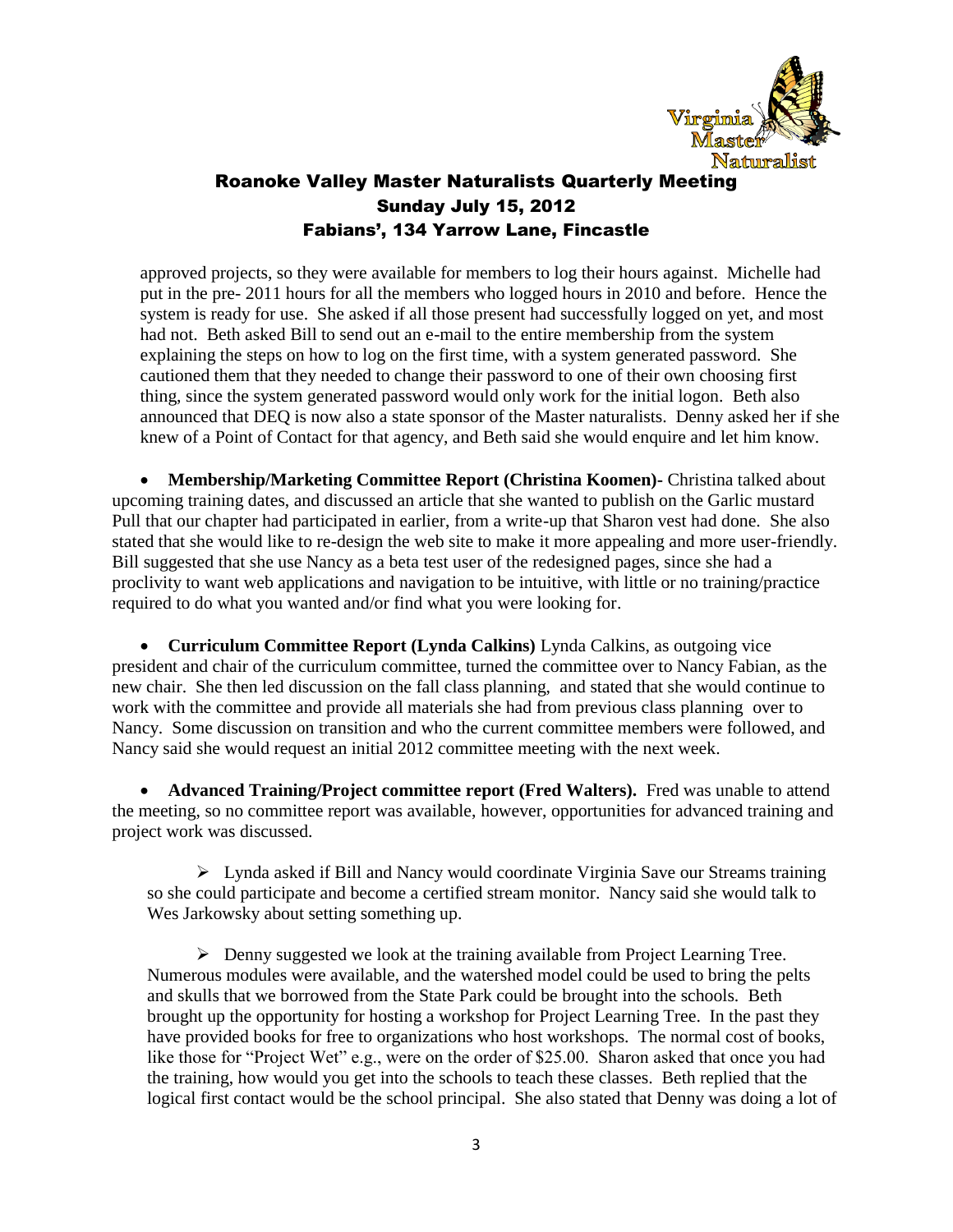

outreach to school age children in his new capacity at DOF, and shadowing him on some of these excursions might be another way of gaining entry. Bill suggested that if we were to pursue this, that someone would need to write up a project for it so we would have something to charge volunteer hours to.

 $\triangleright$  Laurie mentioned that the Nature Conservancy was looking for monitors. She currently was doing monitoring of Bottom Creek gorge.

 $\triangleright$  Jim Bush asked how he might be able to claim volunteer hours for work he has been doing with the American Chestnut foundation, and the Roanoke Tree Stewards organization. Bill told him to write up a project for tree steward management, and submit it to Denny for approval.

 $\triangleright$  Dennis Woodson mentioned that he had completed his 40 hours this year by volunteering at a 4H camp, and that it was extremely rewarding. The camp is held the  $3<sup>rd</sup>$  week of June every year, and that would provide an opportunity for those who wished to participate in next year's camp.

 $\triangleright$  Dennis also mentioned a Citizen Science opportunity with the Virginia Herpetological Society. The have a web site that allows people to submit sighting and photo information on various species of interest. There is a link to Eastern Box Turtle reporting, for example. They use this information to update local County population estimates. Bill asked Dennis if he would write up a project proposal for this activity, so multiple members could participate and claim their time as volunteer hours. Dennis said he would.

#### **Remaining Meeting dates for 2012 (third Sunday of listed month):**

Generally, the Executive committee meets at 2:30 and general membership meeting is at 3 PM.

### **4 th Quarter Oct 21**

#### **Adjournment of Meeting:**

With no further new business, Laurie Spangler motioned to adjourn the meeting, Ann Stinnett seconded the motion. All members were in favor. The meeting was adjourned at 4:16 pm, at which time the annual picnic began.

> Minutes recorded and submitted by Bill Fabian, Secretary